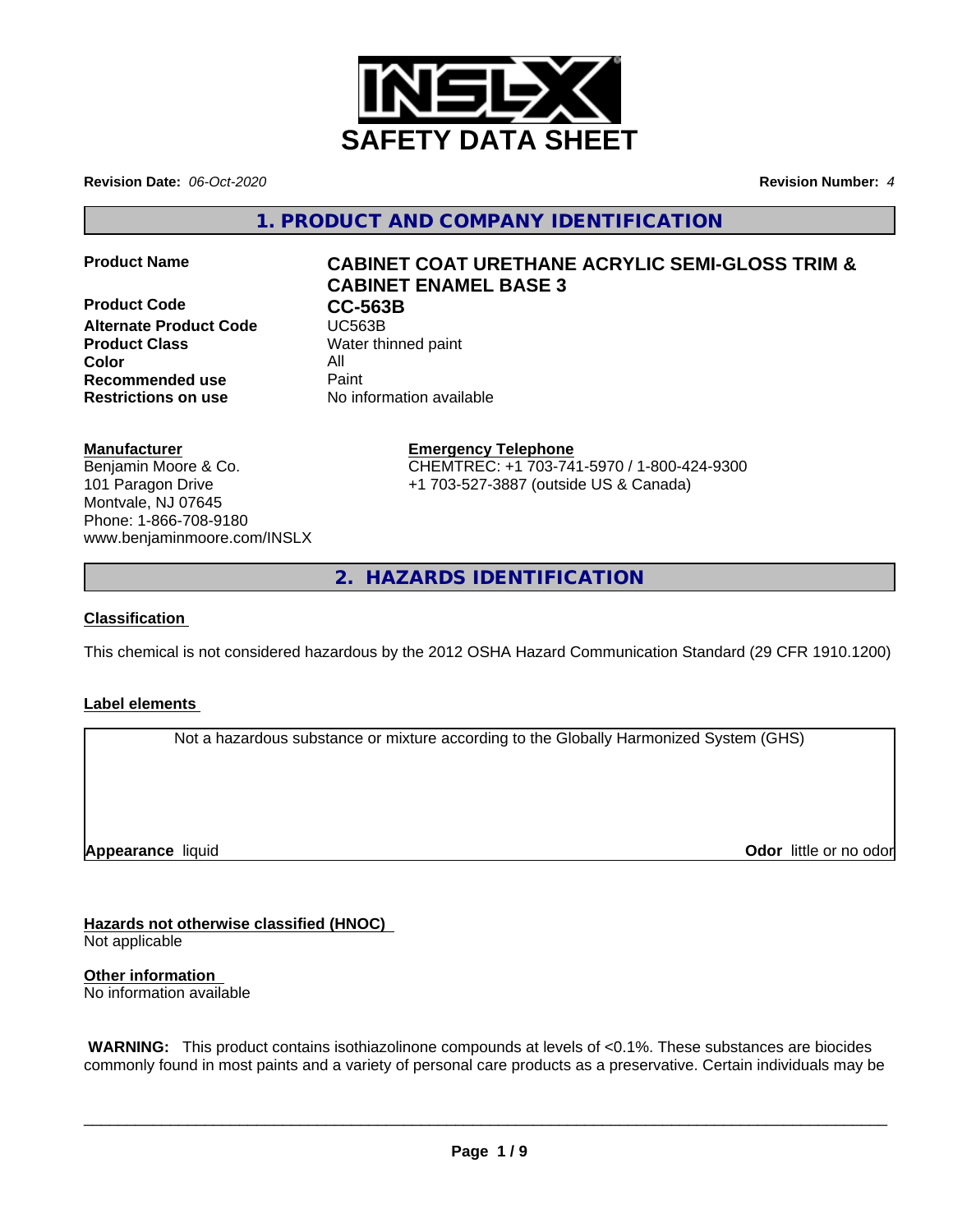sensitive or allergic to these substances, even at low levels.

# **3. COMPOSITION INFORMATION ON COMPONENTS**

| <b>Chemical name</b> | <b>CAS No.</b>  | Weight-%     |
|----------------------|-----------------|--------------|
| Titanium dioxide     | 13463-67-7<br>- |              |
| Kaolin               | 1332-58-7       |              |
| Ammonia              | $7664 - 41 -$   | - U.S<br>υ.ι |

|                                                  | 4. FIRST AID MEASURES                                                                                    |
|--------------------------------------------------|----------------------------------------------------------------------------------------------------------|
| <b>General Advice</b>                            | No hazards which require special first aid measures.                                                     |
| <b>Eye Contact</b>                               | Rinse thoroughly with plenty of water for at least 15 minutes and consult a<br>physician.                |
| <b>Skin Contact</b>                              | Wash off immediately with soap and plenty of water while removing all<br>contaminated clothes and shoes. |
| <b>Inhalation</b>                                | Move to fresh air. If symptoms persist, call a physician.                                                |
| Ingestion                                        | Clean mouth with water and afterwards drink plenty of water. Consult a physician<br>if necessary.        |
| <b>Most Important</b><br><b>Symptoms/Effects</b> | None known.                                                                                              |
| <b>Notes To Physician</b>                        | Treat symptomatically.                                                                                   |
|                                                  |                                                                                                          |

**5. FIRE-FIGHTING MEASURES**

| <b>Suitable Extinguishing Media</b>                                              | Use extinguishing measures that are appropriate to local<br>circumstances and the surrounding environment.                                   |
|----------------------------------------------------------------------------------|----------------------------------------------------------------------------------------------------------------------------------------------|
| Protective equipment and precautions for firefighters                            | As in any fire, wear self-contained breathing apparatus<br>pressure-demand, MSHA/NIOSH (approved or equivalent)<br>and full protective gear. |
| <b>Specific Hazards Arising From The Chemical</b>                                | Closed containers may rupture if exposed to fire or<br>extreme heat.                                                                         |
| Sensitivity to mechanical impact                                                 | No.                                                                                                                                          |
| Sensitivity to static discharge                                                  | No.                                                                                                                                          |
| <b>Flash Point Data</b><br>Flash point (°F)<br>Flash Point (°C)<br><b>Method</b> | Not applicable<br>Not applicable<br>Not applicable                                                                                           |
| <b>Flammability Limits In Air</b>                                                |                                                                                                                                              |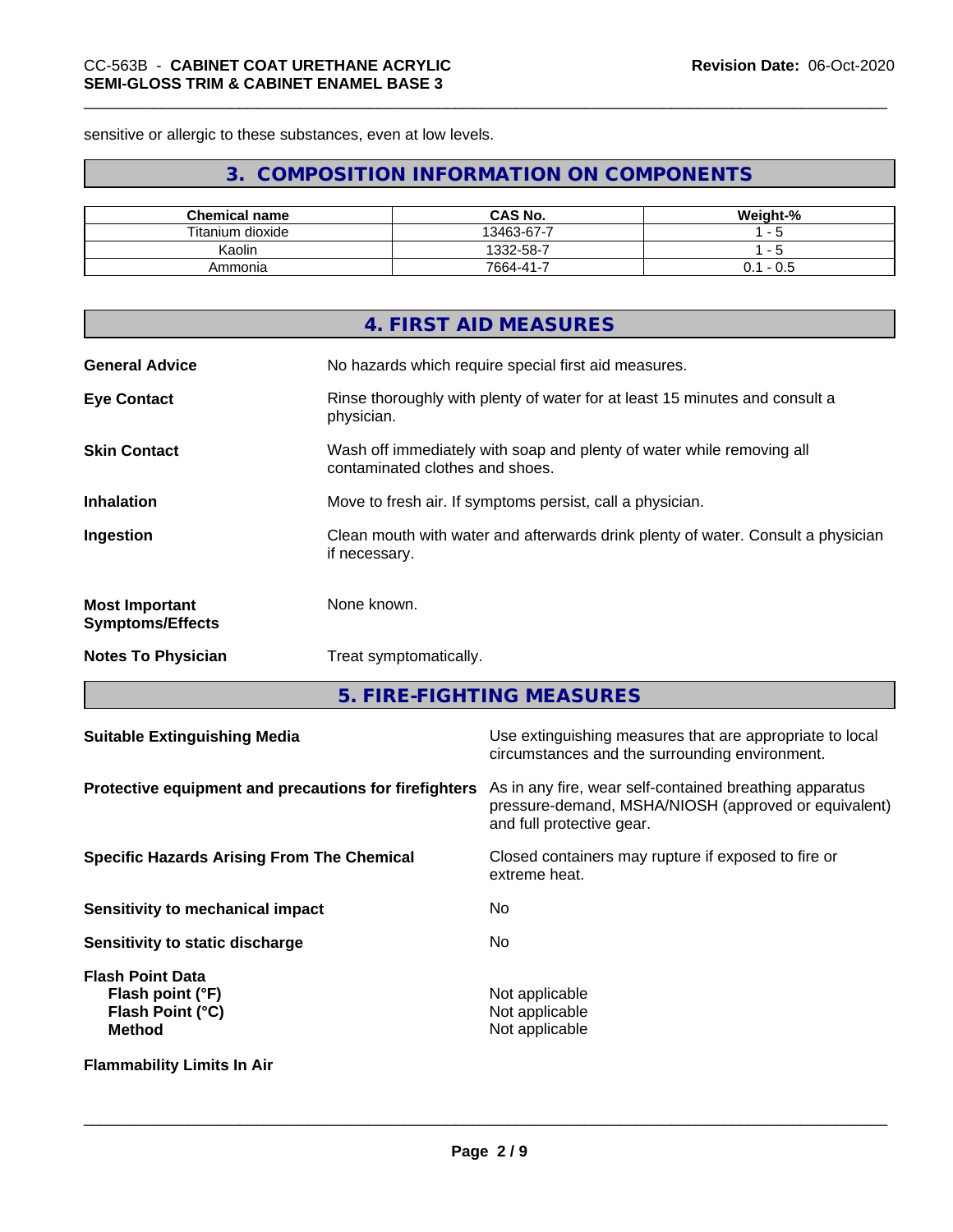#### **Lower flammability limit:**<br> **Upper flammability limit:**<br>
Upper flammability limit:<br>
Not applicable **Upper flammability limit:**

**NFPA Health:** 1 **Flammability:** 0 **Instability:** 0 **Special:** Not Applicable

#### **NFPA Legend**

- 0 Not Hazardous
- 1 Slightly
- 2 Moderate
- 3 High
- 4 Severe

*The ratings assigned are only suggested ratings, the contractor/employer has ultimate responsibilities for NFPA ratings where this system is used.*

*Additional information regarding the NFPA rating system is available from the National Fire Protection Agency (NFPA) at www.nfpa.org.*

## **6. ACCIDENTAL RELEASE MEASURES**

| <b>Personal Precautions</b>      | Avoid contact with skin, eyes and clothing. Ensure adequate ventilation.                                                                                                         |
|----------------------------------|----------------------------------------------------------------------------------------------------------------------------------------------------------------------------------|
| <b>Other Information</b>         | Prevent further leakage or spillage if safe to do so.                                                                                                                            |
| <b>Environmental precautions</b> | See Section 12 for additional Ecological Information.                                                                                                                            |
| <b>Methods for Cleaning Up</b>   | Soak up with inert absorbent material. Sweep up and shovel into suitable<br>containers for disposal.                                                                             |
|                                  | 7. HANDLING AND STORAGE                                                                                                                                                          |
| <b>Handling</b>                  | Avoid contact with skin, eyes and clothing. Avoid breathing vapors, spray mists or<br>sanding dust. In case of insufficient ventilation, wear suitable respiratory<br>equipment. |
| <b>Storage</b>                   | Keep container tightly closed. Keep out of the reach of children.                                                                                                                |
| <b>Incompatible Materials</b>    | No information available                                                                                                                                                         |

# **8. EXPOSURE CONTROLS/PERSONAL PROTECTION**

#### **Exposure Limits**

| <b>Chemical name</b> | <b>ACGIH TLV</b>                           | <b>OSHA PEL</b>            |
|----------------------|--------------------------------------------|----------------------------|
| Titanium dioxide     | TWA: $10 \text{ mg/m}^3$                   | 15 mg/m $3$ - TWA          |
| Kaolin               | TWA: $2 \text{ mg/m}^3$ particulate matter | 15 mg/m <sup>3</sup> - TWA |
|                      | containing no asbestos and <1%             | $5 \text{ mg/m}^3$ - TWA   |
|                      | crystalline silica, respirable particulate |                            |
|                      | matter                                     |                            |
| Ammonia              | STEL: 35 ppm                               | 50 ppm - TWA               |
|                      | TWA: 25 ppm                                | 35 mg/m <sup>3</sup> - TWA |

#### **Legend**

ACGIH - American Conference of Governmental Industrial Hygienists Exposure Limits OSHA - Occupational Safety & Health Administration Exposure Limits N/E - Not Established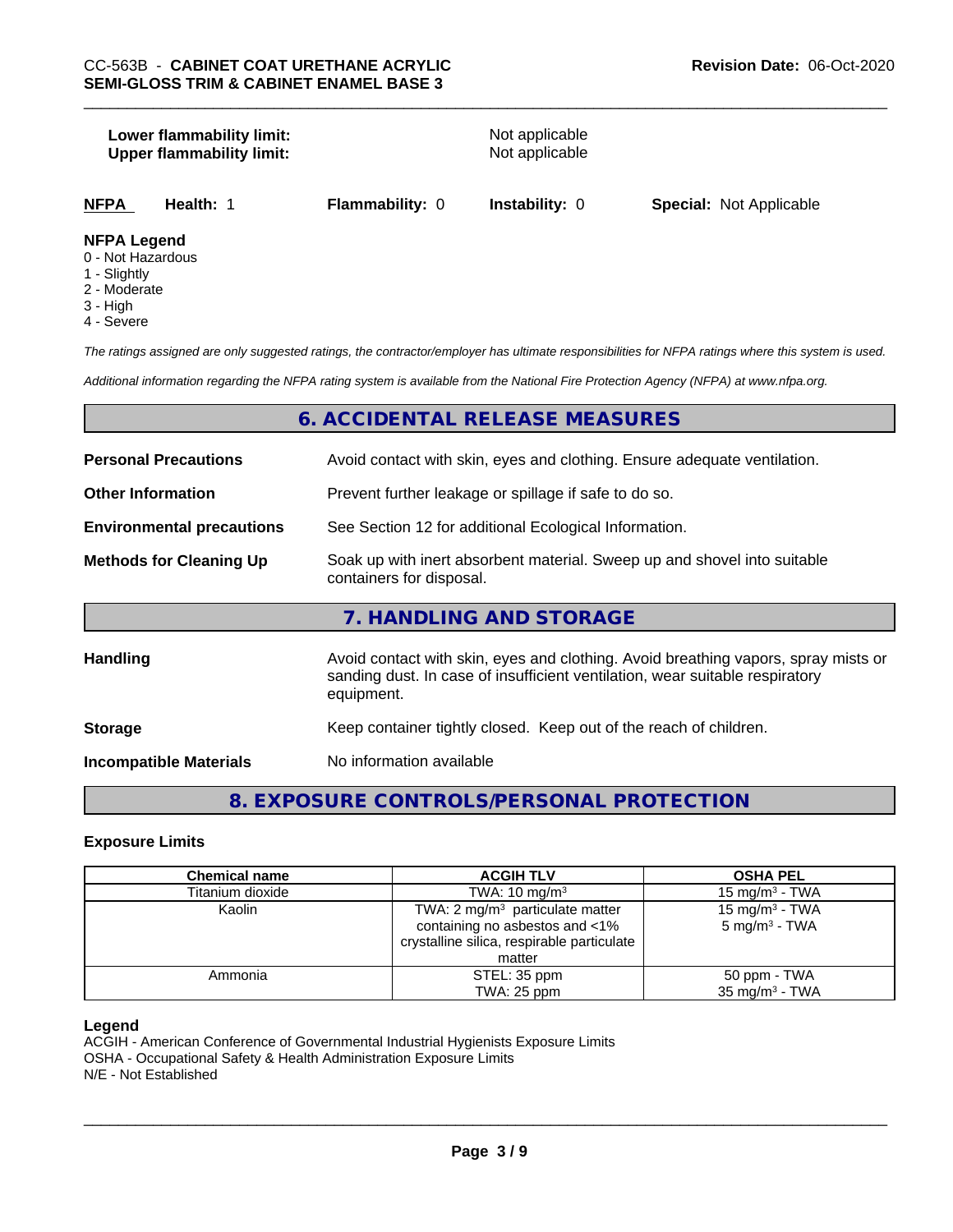| <b>Engineering Measures</b>          | Ensure adequate ventilation, especially in confined areas.               |  |
|--------------------------------------|--------------------------------------------------------------------------|--|
| <b>Personal Protective Equipment</b> |                                                                          |  |
| <b>Eye/Face Protection</b>           | Safety glasses with side-shields.                                        |  |
| <b>Skin Protection</b>               | Protective gloves and impervious clothing.                               |  |
| <b>Respiratory Protection</b>        | In case of insufficient ventilation wear suitable respiratory equipment. |  |
| <b>Hygiene Measures</b>              | Avoid contact with skin, eyes and clothing. Remove and wash contaminated |  |

clothing before re-use. Wash thoroughly after handling.

## **9. PHYSICAL AND CHEMICAL PROPERTIES**

| Appearance                           | liquid                   |
|--------------------------------------|--------------------------|
| Odor                                 | little or no odor        |
| <b>Odor Threshold</b>                | No information available |
| Density (Ibs/gal)                    | $8.8 - 9.2$              |
| <b>Specific Gravity</b>              | $1.05 - 1.10$            |
| pH                                   | No information available |
| <b>Viscosity (cps)</b>               | No information available |
| Solubility(ies)                      | No information available |
| <b>Water solubility</b>              | No information available |
| <b>Evaporation Rate</b>              | No information available |
| Vapor pressure                       | No information available |
| <b>Vapor density</b>                 | No information available |
| Wt. % Solids                         | $35 - 45$                |
| Vol. % Solids                        | $30 - 40$                |
| Wt. % Volatiles                      | $55 - 65$                |
| Vol. % Volatiles                     | $60 - 70$                |
| <b>VOC Regulatory Limit (g/L)</b>    | < 50                     |
| <b>Boiling Point (°F)</b>            | 212                      |
| <b>Boiling Point (°C)</b>            | 100                      |
| Freezing point (°F)                  | 32                       |
| <b>Freezing Point (°C)</b>           | 0                        |
| Flash point (°F)                     | Not applicable           |
| Flash Point (°C)                     | Not applicable           |
| <b>Method</b>                        | Not applicable           |
| <b>Flammability (solid, gas)</b>     | Not applicable           |
| <b>Upper flammability limit:</b>     | Not applicable           |
| Lower flammability limit:            | Not applicable           |
| <b>Autoignition Temperature (°F)</b> | No information available |
| <b>Autoignition Temperature (°C)</b> | No information available |
| Decomposition Temperature (°F)       | No information available |
| Decomposition Temperature (°C)       | No information available |
| <b>Partition coefficient</b>         | No information available |

# **10. STABILITY AND REACTIVITY**

**Reactivity Not Applicable** Not Applicable

**Chemical Stability Chemical Stability** Stable under normal conditions.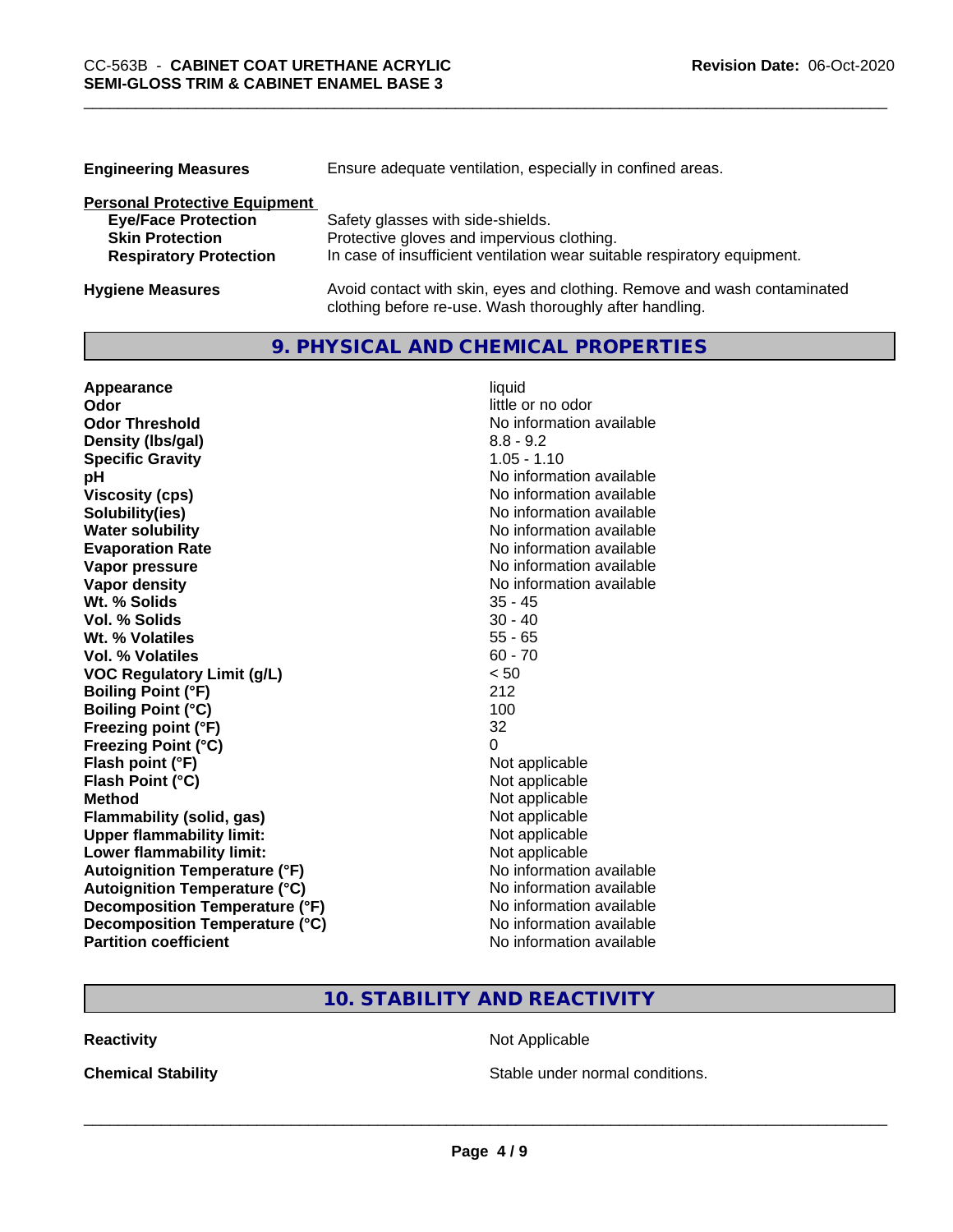| <b>Conditions to avoid</b>                                                                                                                                                                                                                                                                                                                                                     |                                                                                                                                                                                                                                                                                                                                                                                                                                                                                                                                                                                  | Prevent from freezing.                   |                 |
|--------------------------------------------------------------------------------------------------------------------------------------------------------------------------------------------------------------------------------------------------------------------------------------------------------------------------------------------------------------------------------|----------------------------------------------------------------------------------------------------------------------------------------------------------------------------------------------------------------------------------------------------------------------------------------------------------------------------------------------------------------------------------------------------------------------------------------------------------------------------------------------------------------------------------------------------------------------------------|------------------------------------------|-----------------|
| <b>Incompatible Materials</b>                                                                                                                                                                                                                                                                                                                                                  |                                                                                                                                                                                                                                                                                                                                                                                                                                                                                                                                                                                  | No materials to be especially mentioned. |                 |
| <b>Hazardous Decomposition Products</b>                                                                                                                                                                                                                                                                                                                                        |                                                                                                                                                                                                                                                                                                                                                                                                                                                                                                                                                                                  | None under normal use.                   |                 |
| Possibility of hazardous reactions                                                                                                                                                                                                                                                                                                                                             |                                                                                                                                                                                                                                                                                                                                                                                                                                                                                                                                                                                  | None under normal conditions of use.     |                 |
|                                                                                                                                                                                                                                                                                                                                                                                |                                                                                                                                                                                                                                                                                                                                                                                                                                                                                                                                                                                  | 11. TOXICOLOGICAL INFORMATION            |                 |
| <b>Product Information</b>                                                                                                                                                                                                                                                                                                                                                     |                                                                                                                                                                                                                                                                                                                                                                                                                                                                                                                                                                                  |                                          |                 |
| Information on likely routes of exposure                                                                                                                                                                                                                                                                                                                                       |                                                                                                                                                                                                                                                                                                                                                                                                                                                                                                                                                                                  |                                          |                 |
| <b>Principal Routes of Exposure</b>                                                                                                                                                                                                                                                                                                                                            | Eye contact, skin contact and inhalation.                                                                                                                                                                                                                                                                                                                                                                                                                                                                                                                                        |                                          |                 |
| <b>Acute Toxicity</b>                                                                                                                                                                                                                                                                                                                                                          |                                                                                                                                                                                                                                                                                                                                                                                                                                                                                                                                                                                  |                                          |                 |
| <b>Product Information</b>                                                                                                                                                                                                                                                                                                                                                     | No information available                                                                                                                                                                                                                                                                                                                                                                                                                                                                                                                                                         |                                          |                 |
| Symptoms related to the physical, chemical and toxicological characteristics                                                                                                                                                                                                                                                                                                   |                                                                                                                                                                                                                                                                                                                                                                                                                                                                                                                                                                                  |                                          |                 |
| <b>Symptoms</b>                                                                                                                                                                                                                                                                                                                                                                | No information available                                                                                                                                                                                                                                                                                                                                                                                                                                                                                                                                                         |                                          |                 |
| Delayed and immediate effects as well as chronic effects from short and long-term exposure                                                                                                                                                                                                                                                                                     |                                                                                                                                                                                                                                                                                                                                                                                                                                                                                                                                                                                  |                                          |                 |
| Eye contact<br><b>Skin contact</b><br><b>Inhalation</b><br>Ingestion<br><b>Sensitization</b><br><b>Neurological Effects</b><br><b>Mutagenic Effects</b><br><b>Reproductive Effects</b><br><b>Developmental Effects</b><br><b>Target organ effects</b><br><b>STOT - single exposure</b><br><b>STOT - repeated exposure</b><br>Other adverse effects<br><b>Aspiration Hazard</b> | May cause slight irritation.<br>Substance may cause slight skin irritation. Prolonged or repeated contact may dry<br>skin and cause irritation.<br>May cause irritation of respiratory tract.<br>Ingestion may cause gastrointestinal irritation, nausea, vomiting and diarrhea.<br>No information available<br>No information available.<br>No information available.<br>No information available.<br>No information available.<br>No information available.<br>No information available.<br>No information available.<br>No information available.<br>No information available |                                          |                 |
| <b>Numerical measures of toxicity</b>                                                                                                                                                                                                                                                                                                                                          |                                                                                                                                                                                                                                                                                                                                                                                                                                                                                                                                                                                  |                                          |                 |
| The following values are calculated based on chapter 3.1 of the GHS document                                                                                                                                                                                                                                                                                                   |                                                                                                                                                                                                                                                                                                                                                                                                                                                                                                                                                                                  |                                          |                 |
| <b>ATEmix (oral)</b><br><b>ATEmix (inhalation-dust/mist)</b>                                                                                                                                                                                                                                                                                                                   | 224703 mg/kg<br>219.8 mg/L                                                                                                                                                                                                                                                                                                                                                                                                                                                                                                                                                       |                                          |                 |
| <b>Component Information</b>                                                                                                                                                                                                                                                                                                                                                   |                                                                                                                                                                                                                                                                                                                                                                                                                                                                                                                                                                                  |                                          |                 |
| Chemical name                                                                                                                                                                                                                                                                                                                                                                  | Oral LD50                                                                                                                                                                                                                                                                                                                                                                                                                                                                                                                                                                        | Dermal LD50                              | Inhalation LC50 |
| Titanium dioxide<br>13463-67-7                                                                                                                                                                                                                                                                                                                                                 | > 10000 mg/kg (Rat)                                                                                                                                                                                                                                                                                                                                                                                                                                                                                                                                                              |                                          |                 |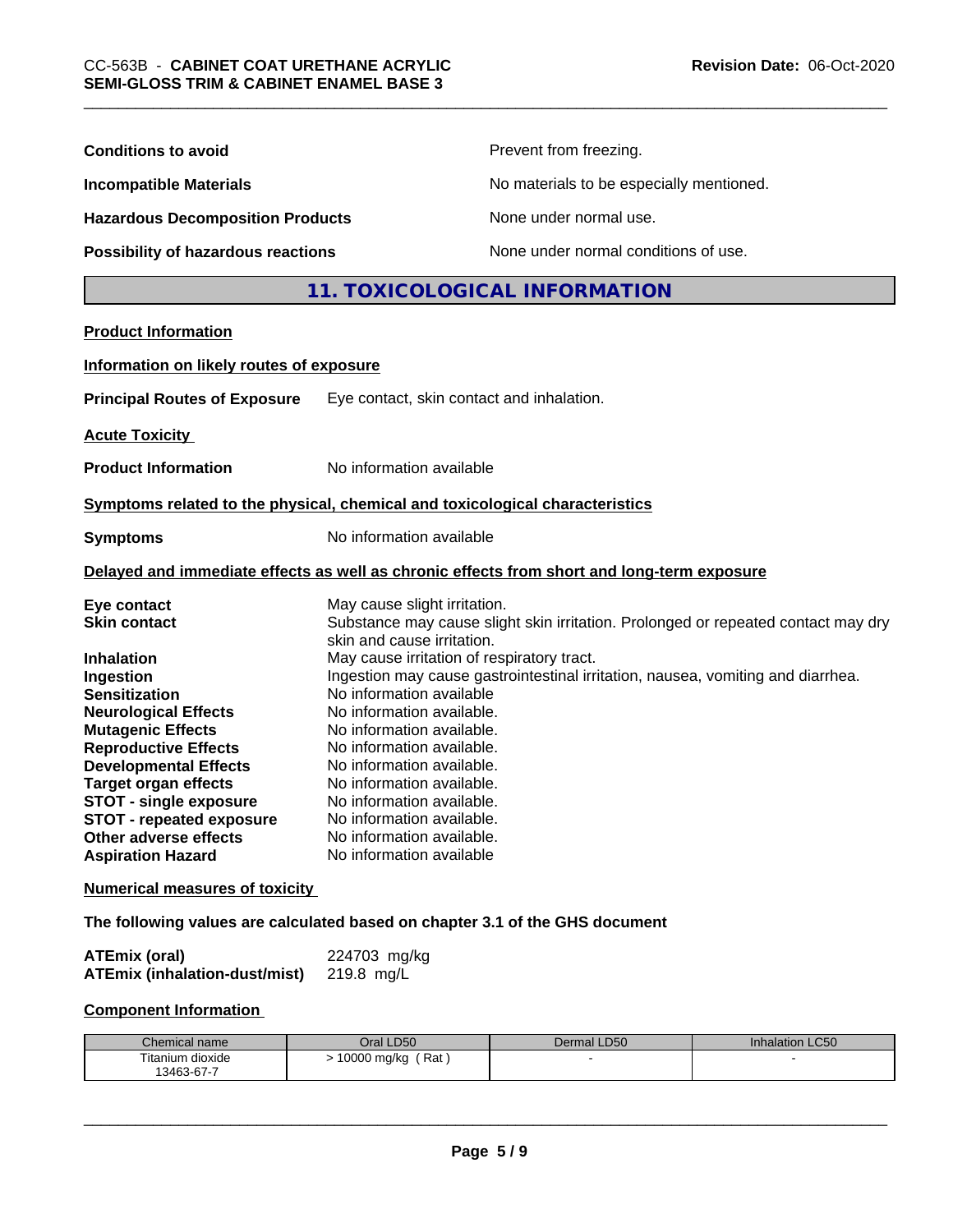| Kaolin<br>1332-58-7  | 5000 mg/kg (Rat)    | > 5000 mg/kg (Rat) |                        |
|----------------------|---------------------|--------------------|------------------------|
| Ammonia<br>7664-41-7 | $=$ 350 mg/kg (Rat) |                    | $= 2000$ ppm (Rat) 4 h |

#### **Chronic Toxicity**

#### **Carcinogenicity**

*The information below indicateswhether each agency has listed any ingredient as a carcinogen:.*

| <b>Chemical name</b>             | <b>IARC</b>          | <b>NTP</b> | OSHA   |
|----------------------------------|----------------------|------------|--------|
|                                  | Possible Human<br>2B |            | Listed |
| $\mathbf{r}$<br>Fitanium dioxide | Carcinogen           |            |        |

• Although IARC has classified titanium dioxide as possibly carcinogenic to humans (2B), their summary concludes: "No significant exposure to titanium dioxide is thought to occur during the use of products in which titanium dioxide is bound to other materials, such as paint."

#### **Legend**

IARC - International Agency for Research on Cancer NTP - National Toxicity Program OSHA - Occupational Safety & Health Administration

**12. ECOLOGICAL INFORMATION**

## **Ecotoxicity Effects**

The environmental impact of this product has not been fully investigated.

### **Product Information**

#### **Acute Toxicity to Fish**

No information available

#### **Acute Toxicity to Aquatic Invertebrates**

No information available

# **Acute Toxicity to Aquatic Plants**

No information available

#### **Persistence / Degradability**

No information available.

#### **Bioaccumulation**

There is no data for this product.

#### **Mobility in Environmental Media**

No information available.

#### **Ozone**

No information available

#### **Component Information**

### **Acute Toxicity to Fish**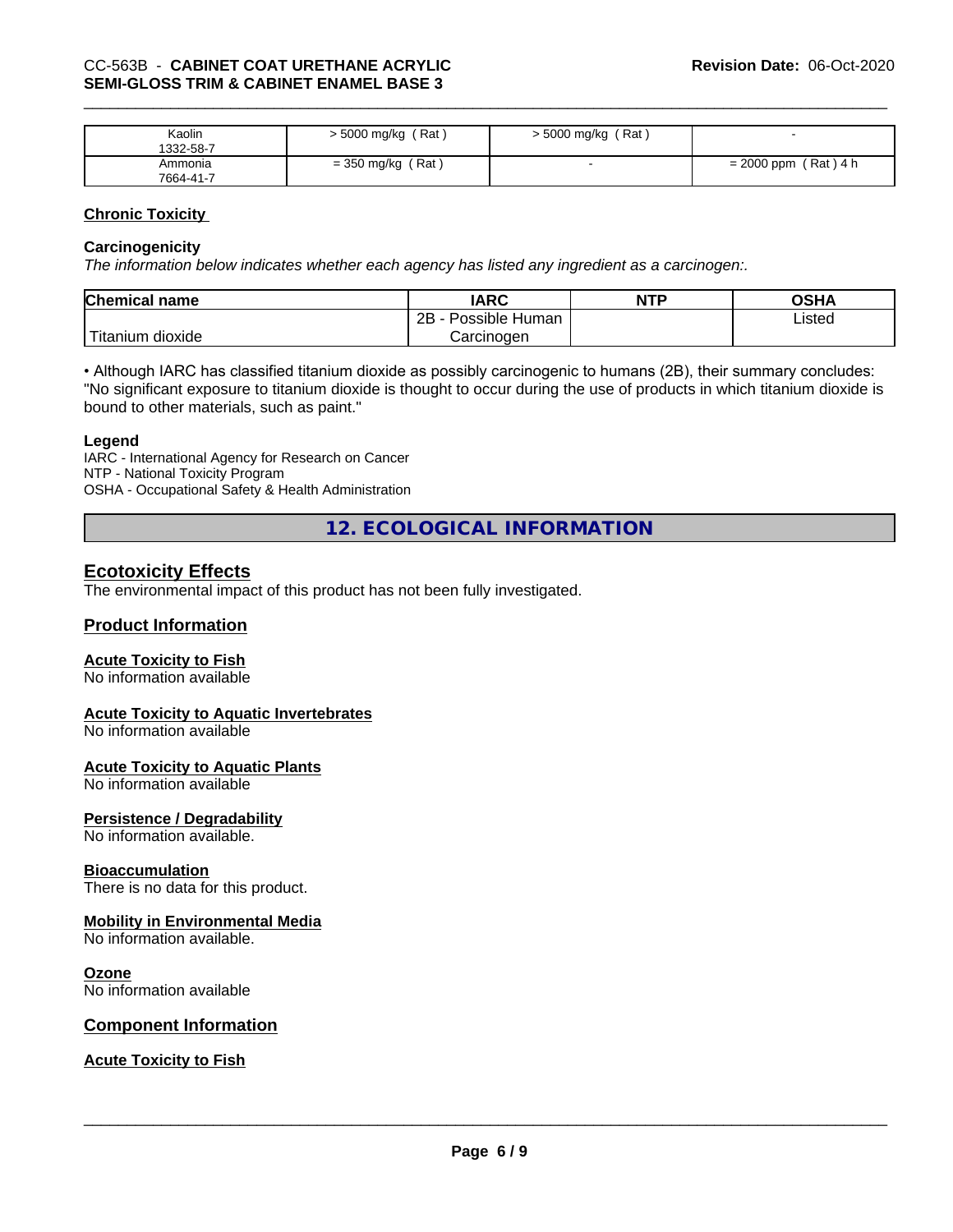#### Titanium dioxide

 $LC50:$  > 1000 mg/L (Fathead Minnow - 96 hr.)

#### **Acute Toxicity to Aquatic Invertebrates**

No information available

#### **Acute Toxicity to Aquatic Plants**

No information available

|                              | 13. DISPOSAL CONSIDERATIONS                                                                                                                                                                                               |
|------------------------------|---------------------------------------------------------------------------------------------------------------------------------------------------------------------------------------------------------------------------|
| <b>Waste Disposal Method</b> | Dispose of in accordance with federal, state, and local regulations. Local<br>requirements may vary, consult your sanitation department or state-designated<br>environmental protection agency for more disposal options. |
|                              | 14. TRANSPORT INFORMATION                                                                                                                                                                                                 |
| <b>DOT</b>                   | Not regulated                                                                                                                                                                                                             |
| <b>ICAO / IATA</b>           | Not regulated                                                                                                                                                                                                             |
| <b>IMDG / IMO</b>            | Not regulated                                                                                                                                                                                                             |
|                              | <b>15. REGULATORY INFORMATION</b>                                                                                                                                                                                         |

## **International Inventories**

| <b>TSCA: United States</b> | Yes - All components are listed or exempt. |
|----------------------------|--------------------------------------------|
| <b>DSL: Canada</b>         | No - Not all of the components are listed. |
|                            | One or more component is listed on NDSL.   |

## **Federal Regulations**

#### **SARA 311/312 hazardous categorization**

| Acute health hazard               | Nο |  |
|-----------------------------------|----|--|
| Chronic Health Hazard             | Nο |  |
| Fire hazard                       | Nο |  |
| Sudden release of pressure hazard | Nο |  |
| Reactive Hazard                   | Nο |  |

#### **SARA 313**

Section 313 of Title III of the Superfund Amendments and Reauthorization Act of 1986 (SARA). This product contains a chemical or chemicals which are subject to the reporting requirements of the Act and Title 40 of the Code of Federal Regulations, Part 372:

*None*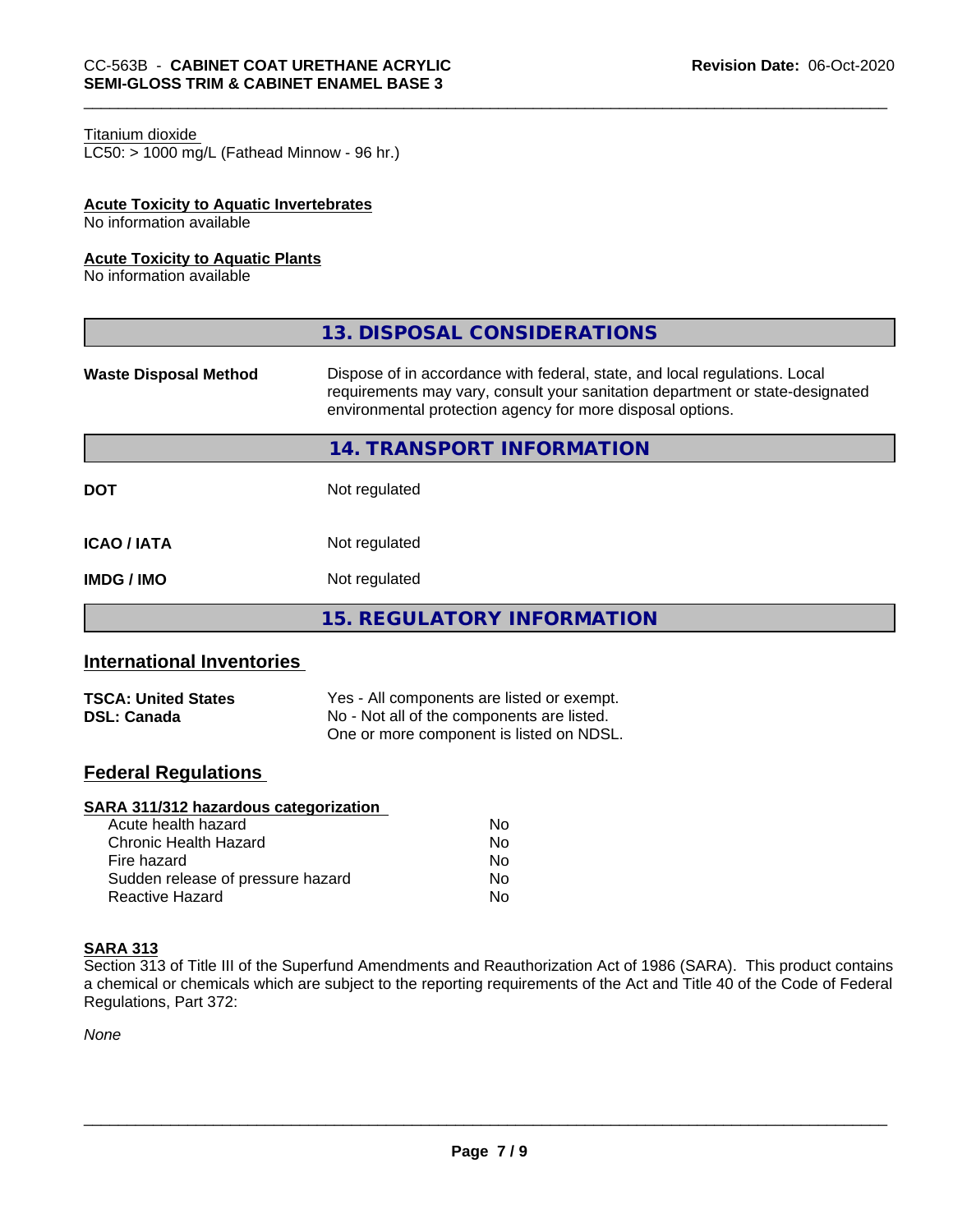#### **Clean Air Act,Section 112 Hazardous Air Pollutants (HAPs) (see 40 CFR 61)**

This product contains the following HAPs:

*None*

### **US State Regulations**

#### **California Proposition 65**

**AVIMARNING:** Cancer and Reproductive Harm– www.P65warnings.ca.gov

#### **State Right-to-Know**

| <b>Chemical</b><br>name | . .<br>M -<br>טוועס | Jersev<br><b>Nev</b> | svivania |
|-------------------------|---------------------|----------------------|----------|
| dioxide<br>i itanıum    |                     |                      |          |
| Kaolin                  |                     |                      |          |

#### **Legend**

X - Listed

## **16. OTHER INFORMATION**

**HMIS** - **Health:** 1 **Flammability:** 0 **Reactivity:** 0 **PPE:** -

#### **HMIS Legend**

- 0 Minimal Hazard
- 1 Slight Hazard
- 2 Moderate Hazard
- 3 Serious Hazard
- 4 Severe Hazard
- **Chronic Hazard**
- X Consult your supervisor or S.O.P. for "Special" handling instructions.

*Note: The PPE rating has intentionally been left blank. Choose appropriate PPE that will protect employees from the hazards the material will present under the actual normal conditions of use.*

*Caution: HMISÒ ratings are based on a 0-4 rating scale, with 0 representing minimal hazards or risks, and 4 representing significant hazards or risks. Although HMISÒ ratings are not required on MSDSs under 29 CFR 1910.1200, the preparer, has chosen to provide them. HMISÒ ratings are to be used only in conjunction with a fully implemented HMISÒ program by workers who have received appropriate HMISÒ training. HMISÒ is a registered trade and service mark of the NPCA. HMISÒ materials may be purchased exclusively from J. J. Keller (800) 327-6868.*

 **WARNING!** If you scrape, sand, or remove old paint, you may release lead dust. LEAD IS TOXIC. EXPOSURE TO LEAD DUST CAN CAUSE SERIOUS ILLNESS, SUCH AS BRAIN DAMAGE, ESPECIALLY IN CHILDREN. PREGNANT WOMEN SHOULD ALSO AVOID EXPOSURE.Wear a NIOSH approved respirator to control lead exposure. Clean up carefully with a HEPA vacuum and a wet mop. Before you start, find out how to protect yourself and your family by contacting the National Lead Information Hotline at 1-800-424-LEAD or log on to www.epa.gov/lead.

**Prepared By** Product Stewardship Department Benjamin Moore & Co. 101 Paragon Drive